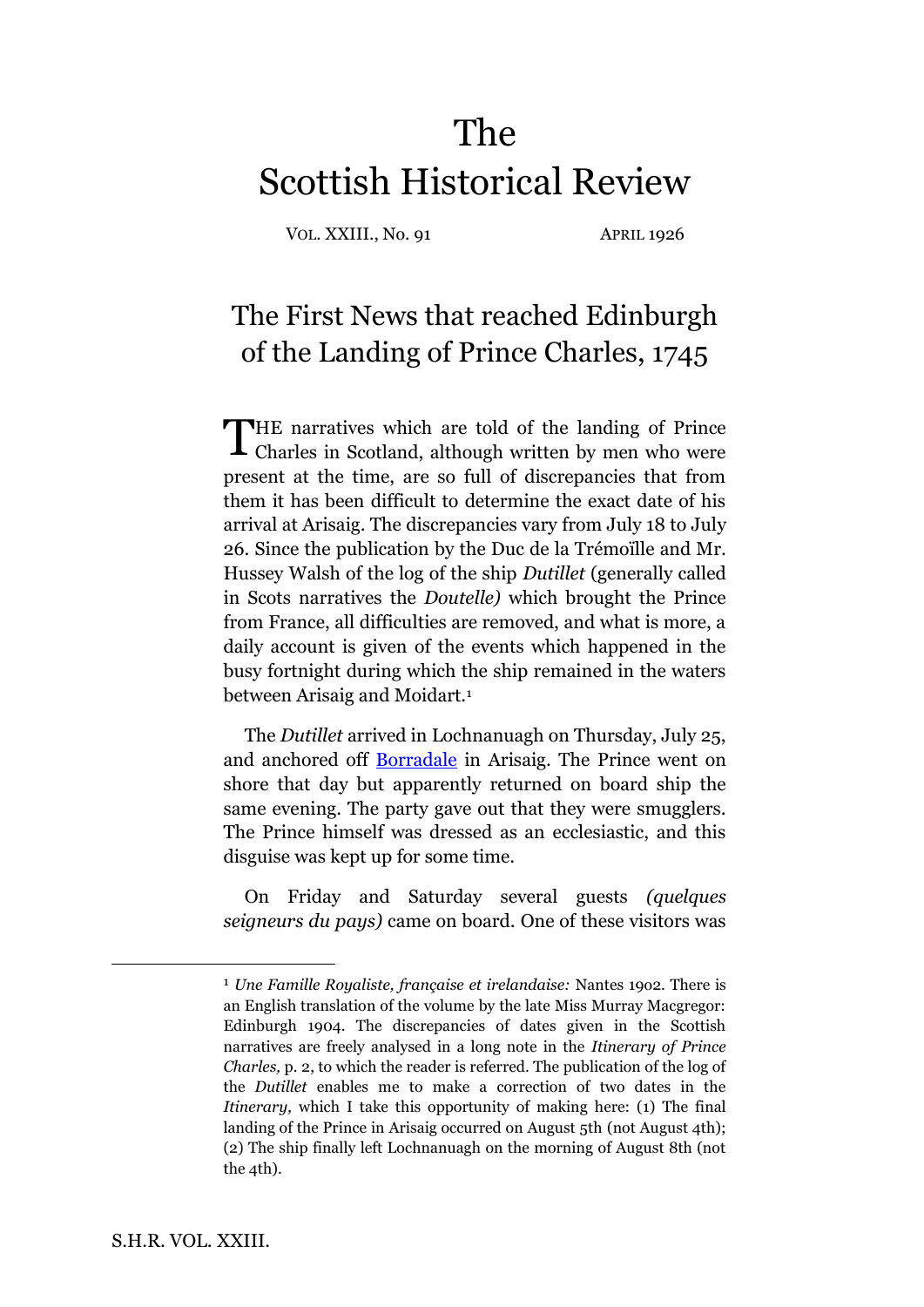Young Clanranald, who was at once sent off to Skye to summon Sir Alexander Macdonald of Sleat and Macleod of Dunvegan 'to do their duty.'

On Monday July 29) the ship crossed the loch and lay at the [entrance of Loch Aylort,](http://maps.google.com/maps/ms?hl=en&ie=UTF8&msa=0&msid=211561256757863135652.00044b3c14278bf4f5a47&ll=56.864552,-5.811768&spn=0.15126,0.302467&t=h&z=12&iwloc=0004578cab09bb5c07759) a branch of Lochnanuagh, by the shores of which lay the district of Moidart. The ship was anchored near the shore, and on Monday, Tuesday and Wednesday (29th to 31st) the party landed stores, arms and ammunition with great secrecy, beginning work at 10 p.m. and finishing at 3 in the morning.

Meantime Young Clanranald returned from his visit to Skye thoroughly disheartened, for Macdonald and Macleod refused to join although hitherto reputed ardent Jacobites. Clanranald strongly advised the abandonment of the expedition, and Charles, driven nearly to despair, turned to Young Ranald Macdonald (brother of the laird of Kinlochmoidart) and asked 'Will you not assist me?' 'I will, I will,' he exclaimed, 'though no other man in the highlands should draw a sword I am ready to die for you.' <sup>2</sup> This enthusiasm was infectious; Clanranald with the other Macdonalds present at once agreed to go on, and Clanranald went to raise his clan. Lochiel too visited the Prince on board ship, and although at first he advised Charles to return, his reluctance was overcome, and he also agreed to rise. These accessions encouraged the Prince, and his despair turned to hope. From Loch Aylort he wrote a letter to his father in fairly good spirits telling of his arrival and of his expectations; but he adds, 'the French Court must now necessarily take off the mask or have an eternal shame on them.' This letter is dated Sunday, August 4. It is preserved in the Stuart Papers at Windsor and is printed in full by Lord Mahon in his *History.<sup>3</sup>* Two days later, after he had landed Charles wrote a letter to the King of France which was enclosed to D'Argenson, the French Minister of War, in a letter written by Sir Thomas Sheridan who had accompanied the Prince from France. These letters are preserved in the Archives of the French Government, and by their permission they are reproduced here.

<sup>2</sup> Home's *Hist. of the Rebellion, chap*. ii.

<sup>3</sup> *Hist. of England,* app. of Stuart *Papers* to chap. xxvii.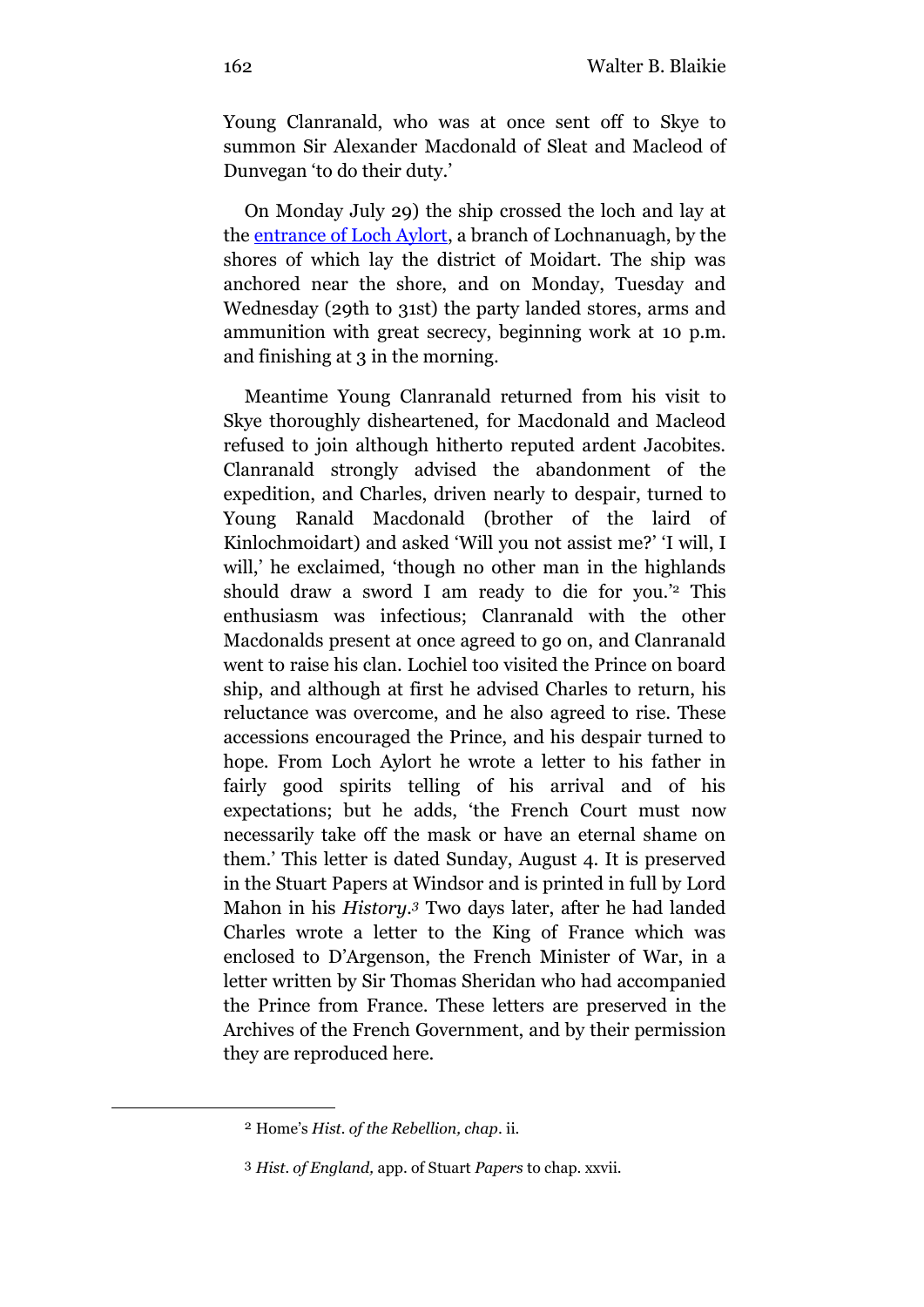LETTRE DU PRINCE CHARLES A LOUIS XV.

6  $\frac{6}{17}$  Aoust, 1745

MONSIEUR MON ONCLE,

J'eus l'honneur, il y a quelque tems, de donner avis à Votre Majesté de mon voiage. J'ai aujourd'hui celui de lui faire part de mon arrivée en ce pais-ci, où je trouve beaucoup de bonne volonté, et j'espère de me voir en peu de jours en état d'agir.

Il dépend uniquement de Votre Majesté de faire réussir mon entreprise, et il ne lui sera pas difficile, pour peu qu'elle veuille faire attention *à mes besoins,* et couronner par là la campagne glorieuse qu'elle vient de faire. Un *secours* qui ne coûteroit que peu à Votre Majesté me mettroit bientôt en état *d'entrer en Angleterre,* et m'obligeroit à une reconnoissance égale à l'attachement respectueux avec lequel je serai toujours,

Monsieur mon Oncle,

De Votre Majesté

le tres-affectionne Neveu,

CHARLES P. 4

1 Le 6 Aoust v.s., 1745.

LETTRE DE SHERIDAN A D'ARGENSON.

DANS LA BAYE DE LOUGH AYLORT,

 $\overline{\mathbf{4}}$  $\frac{4}{15}$  Aoust, 1745.

MONSIEUR,

<u>.</u>

Son Altesse Royale, en m'ordonnant de vous faire venir l'incluse pour Sa Majesté Très-Chrétienne, m'ordonne aussi de vous faire savoir qu'elle est enfin *arrivée en Ecosse,* où elle a trouvé *beaucoup d'amis* pour la recevoir, et qui ont promis *de vivre et de mourir avec elle.* C'est tout ce que l'on pouvoit espérer pour donner un commencement à l'affaire. Monseigneur le Prince de Galles se flatte que dans cette

<sup>4</sup> This letter was printed in Mr. Fitzroy Bell's *Memorials of Murray of Broughton,* p.·507.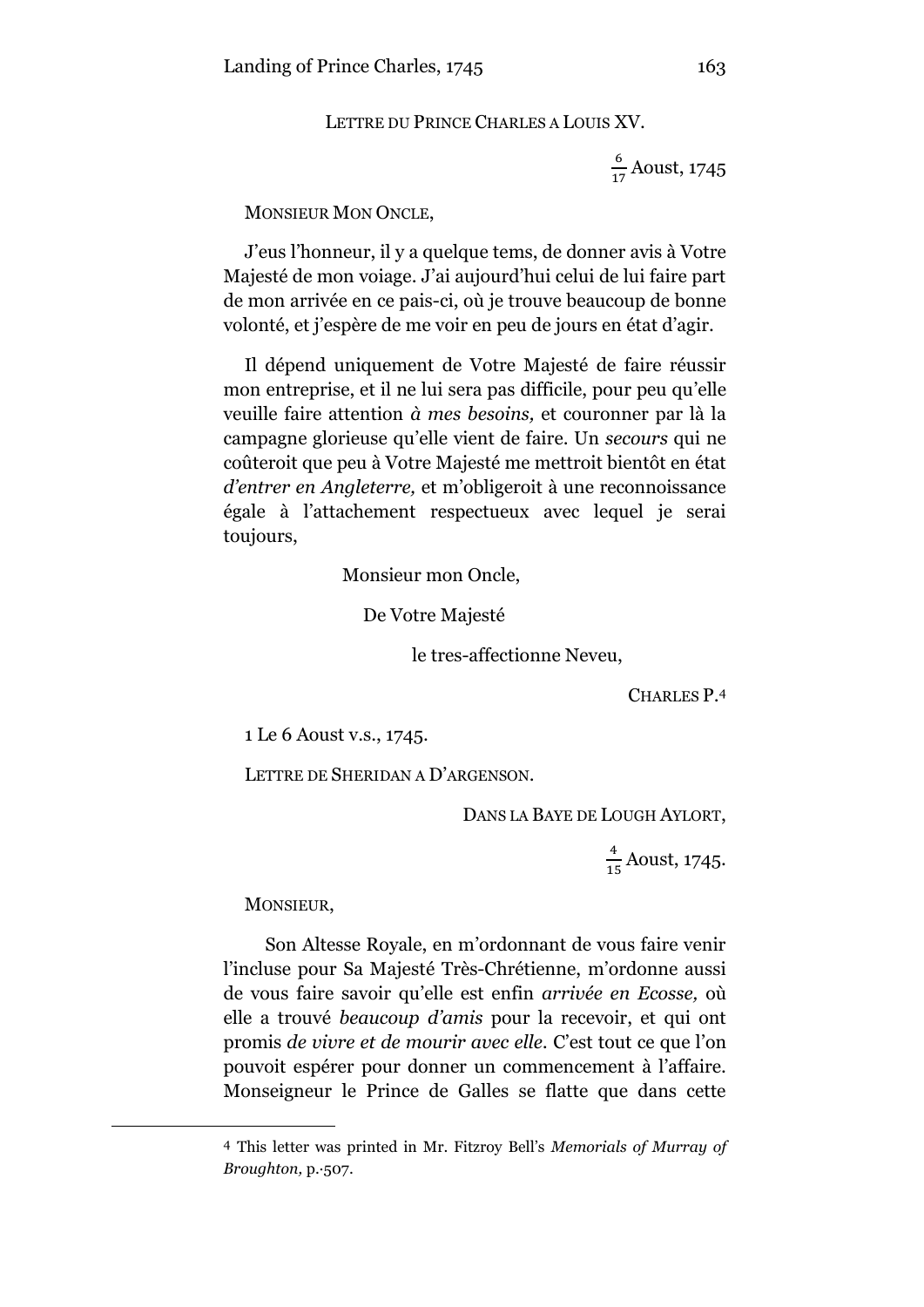situation, le Roi très-Chrétien ne l'abandonnera pas. Si un *corps de troupes nous venoit joindre en ce pais-ci,* il nous mettroit bientôt en état de *pénétrer en Angleterre,* qui n'a jamais étési dégarnie qu'elle l'est à présent. Nous aurons en même tems besoin d'argent, d'armes et de Munitions. S.A.R. vous prie, Monsieur, de prendre ses intérêts a cœur dans cette occasion, et de lui donner lieu de vous témoigner bientôt avec éclat les sentimens dans lesquels il se trouve à votre égard.

*Le Chevalier Walsh,* qui s'est chargé de vous faire venir cette lettre, vous pourra dire beaucoup de particularités qu'il ne vous sera pas inutile de savoir.

J'ai l'honneur d'etre, avec toute sorte de respect,

Monsieur,

### Votre très-humble et très-obéissant serviteur

SHERIDAN.

Dans la Baye de Lough Aylort,

le 4 Aoust, 1745. v.s.

On Monday (August 5) the Prince left the ship and landed at [Borradale,](http://maps.google.com/maps/ms?hl=en&ie=UTF8&msa=0&msid=211561256757863135652.00044b3c14278bf4f5a47&ll=56.878812,-5.811768&spn=0.151202,0.302467&t=h&z=12&iwloc=00044f1516bf8f1b5b52d) taking up his quarters at the farmhouse of Angus Macdonald, a cadet of the Clanranald. It is interesting to read the note in the ship's log: 'Nous avons envoyé de quoi disner au prince qui n'avoit rien.'

Charles remained at [Borradale](http://maps.google.com/maps/ms?hl=en&ie=UTF8&msa=0&msid=211561256757863135652.00044b3c14278bf4f5a47&ll=56.878812,-5.811768&spn=0.151202,0.302467&t=h&z=12&iwloc=00044f1516bf8f1b5b52d) until Sunday (August 11), when he moved to Kinlochmoidart, where he remained until the 17th. Two days later the standard was raised at Glenfinnan.

It seems extraordinary that with all this bustle going on, no news of the Prince's landing reached the military authorities at Edinburgh until the 8th of August, exactly a fortnight after he had anchored in Lochnanuagh; even more remarkable that the news did not reach the strong government garrison at Fort-william, not twenty-five miles from the head of Loch Aylort, until August 9. The means of ensuring this secrecy is told in the folIowing letter written five years later by the minister of Ardnamurchan.

This letter belongs to Mr. R. Robertson-Shersby-Harvie of Brownlie in Carluke parish. It was among the papers of Mr.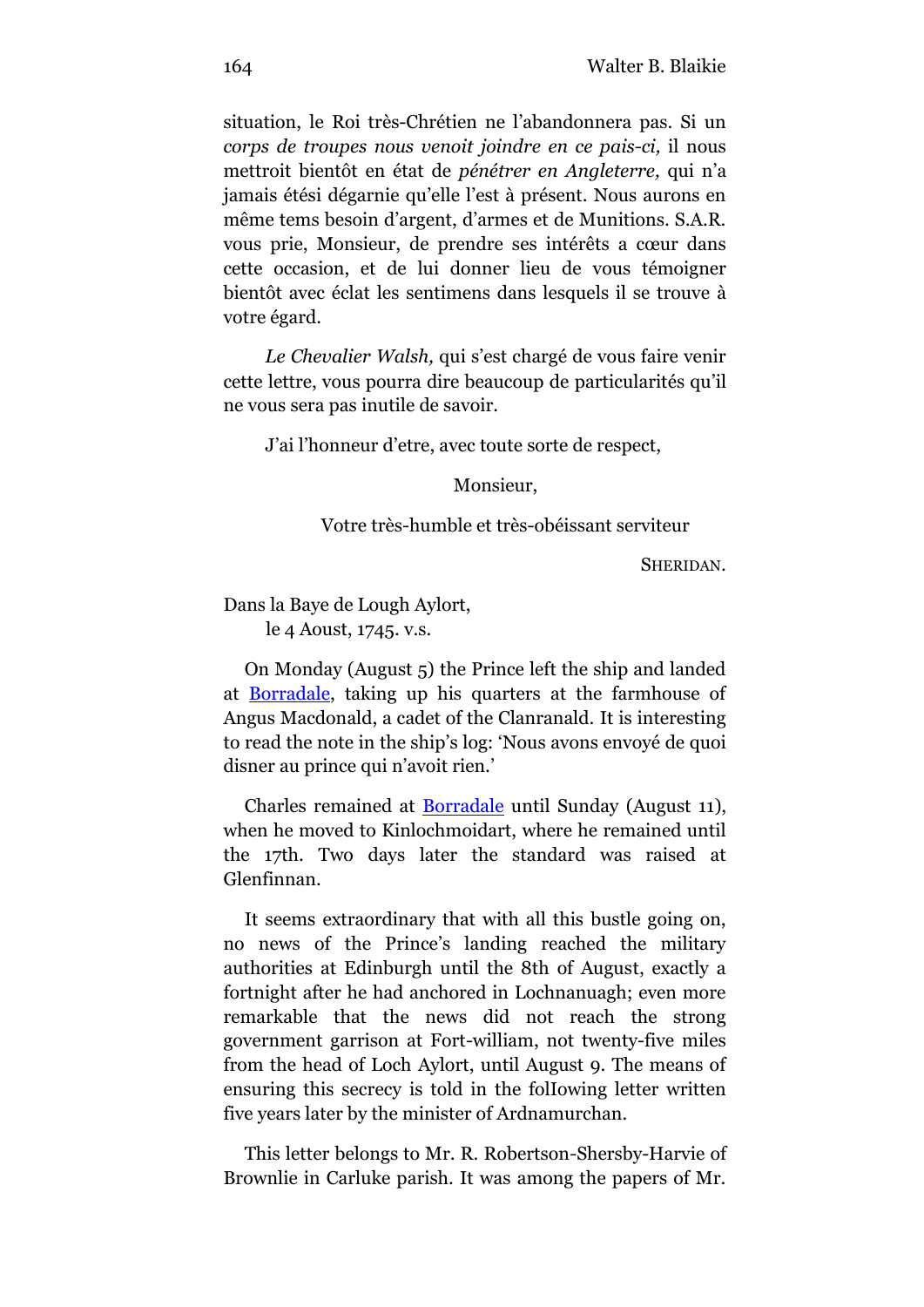William Harvie who succeeded to the estate of Brownlie in October 1760, on the death of his uncle the Rev. William Steel, who had been minister of the Lanarkshire parish of Dalserf from 1730 to 1760, and who owned the property of Waygateshaw in the same parish. There is no absolute proof that the letter was written to this minister, but there is very strong probability.

The writer, the Rev. Lauchlan Campbell, was minister of Ardnamurchan from 1737 to 1755, when he was translated to the parish of Craignish, where he remained until his death in 1763.

There seems no reason to doubt the authenticity of the letter, or the genuineness of the claim to priority of information made by the writer.

Edr. 21st. May. 1750.

#### R. D. Sir

In obedience to your desire to know how I came to be the first, who discovered the Pretenders landing, and gave the first notice of it to the friends of the Government, take the following short account. In the moneth of July 1745 all the people living on the North coast of Ardnamurchan saw a ship put in to Lochnanua in Arisaig where no man alive saw ship drop anchor before that time, some curious people went to know what that same ship might be, Such as went when they came to the place and Convers'd with their neighbours ask'd what might be aboard the ship, and what news. the answer that was made was, take up your hand and swear to Almighty God that you will not discover it, till it is proper, and I'll tell you news that will make your heart rejoyce. Their curiosity being wrought to a great pitch, they swore as they were desired, and when the whole secret was discovered to them, that there was their much wish'd for Prince (as they call'd him) and now was the time for them to assert their Liberty, and be rid of Usurpation and Presbytery, When these people returned home, and their neighbours asked the news of the ship, the answer, that it was a smuggling vessel with brandy, but that it was very dear, and that no man could buy of it. Some short time after they began to deny that there was any ship att all, that the vessel pass'd by. I observed at that time, that all my Jacobites were in high spirits, A short while after I was administring the Lord's Supper, and I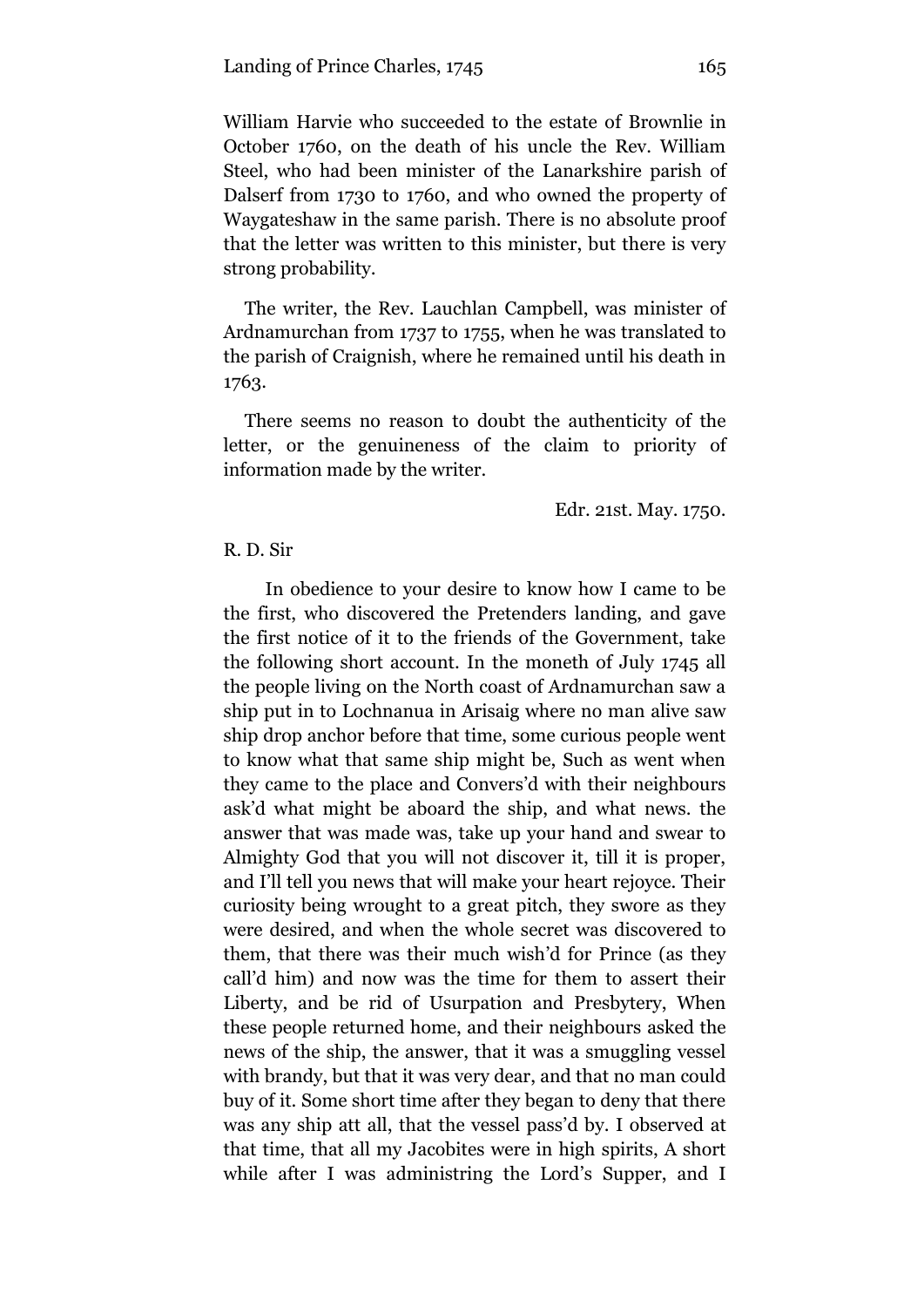observed a certain backwardness in many to communicate tho' they gave up their names before as Communicants; the Lords Day following I was preaching on the North side of the Countrey, and according to my course of lecturing I was explaining to them the 2nd Chapter of the first Ep. to Timothy,<sup>5</sup> that doctrine was quite against their sentiments, and my congregation could hardly hear with decency. I observ'd a stir among them, I desired them to compose themselves, that I was to answer to God for the Doctrine I was delivering to them, and that they were to answer what entertainment they gave to it, and added, I do not think but you are ready to rebell, but beware you do not meet with Absalom's Fate; After dismissing the congregation, a gentleman comes to me and addresses me thus. Sir, you know I have a regard for you and your family, wherefore do not preach in yon stile again, else beware of the consequence. Be the consequence what it will, say I, I will not keep back any part of God's word from my people, for wo is unto me if I will. Well, Well said he you'll see what will become of it. I returned to my house that night and found there, one Anna Cameron, who was then a great Whig. I took a walk with her and asked what news, for you was yesterday, (said I,) in Kinbraes visiting your brother and sisters, I have no news says she, but you have, says I, I preached such a sermon today in Kilmory and the people were like to go mad, I can take my oath upon it that the Pretender is in my parish; She says can you take your oath upon it, according to my present conviction I can. God be thanked said she, that you can for I was under oath to tell nothing, till one could swear that he knew the Pretender was in Kinlochmoydert, and is he not then say I, indeed is he, says she, Was it in the ship that came to Arisaig said I, Yes says she, what number of people is with him say I, the answer six men and himself, but word is sent to all the Highland Chiefs about. What day of this month did he land, The seventeenth, said she; I thanked her, and told her that I would do her a good office if ever it lay in my way and made her very welcome in my house every time she pleesed to \*\*\* with myself that I should write instantly to the

<sup>5</sup> I exhort therefore, that, first of all, supplications, prayers, intercessions, and giving of thanks, be made for all men; for kings, and for all that are in authority; that we may lead a quiet and peaceable life in all godliness and honesty. For this is good and acceptable in the sight of God our Saviour (I. Tim. ii. 1, *2, 3).*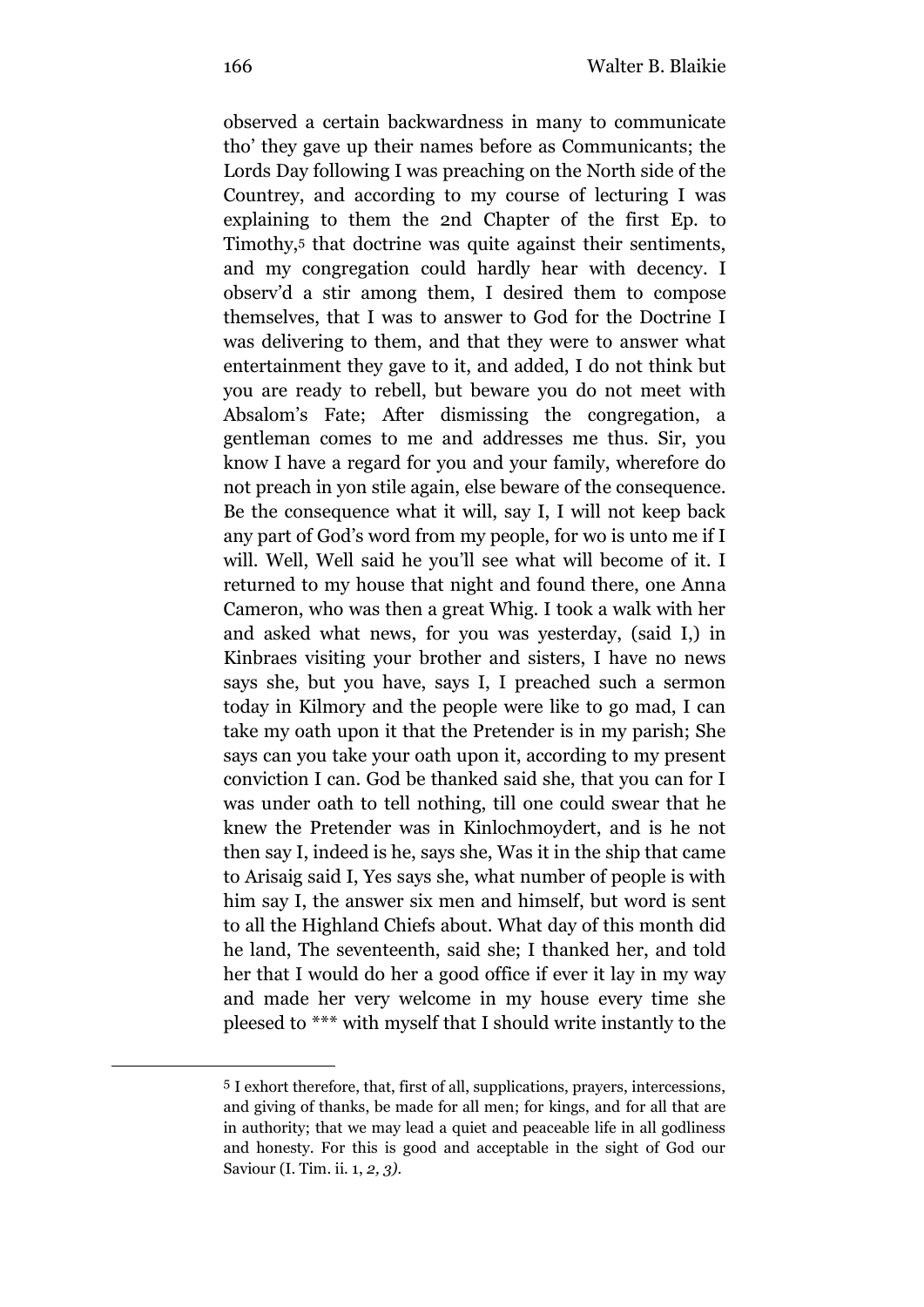Shirriff of the Shire, but alas I had not as much money as would bear the charges of an Express or go myself. I was then forced to make the discovery to one Donald Campbell of Achindown who was then Baillie of Ardnamurchan, and to an officer who was recruiting men for Loudon.<sup>6</sup> \*\*\*

\* that regiment was rais'd; Immediately Achindown sent express to the Shirriff of the shire, and he as soon as he received the information, sent it to the Duke of Argyle, who was then in Roseneath upon his way to Inveraray. The Duke how soon he received the information returned to Edr. and thence to London. For the truth of the Discovery I can appeal to the above Officer, and the informer, afterwards the Shirriff came to know of it, but no mention was made of my name above, How innumerable were the Difficulties I underwent afterwards. I was brought within the space of 24 hours of dissmissing family keeping, and guns cock'd to my breast, for praying for his majesty etc. etc. etc.

#### R. D. Sir yours, LAUCH: CAMPBELL.

Ardnamurchan is an enormous parish partly in Argyll and partly in Inverness-shire. The Argyll portion contains the districts of Ardnamurchan proper and Sunart, of which districts the inhabitants were Protestant. The Inverness districts were Moidart, Arisaig and South Morar, of which Clanranald was the chief and the inhabitants were Roman Catholic.

Though there was but one parish minister there were two churches in the parish, one at Kilchoan on the Sound of Mull, where the minister resided, and the other, about six miles distant, at Kilmory on the north coast of Ardnamurchan. According to the *Statistical Account* the minister held a service at Kilmory on alternate Sundays.

Comparison with known dates shows that Mr. Campbell's sermon at Kilmory, mentioned in his letter, must have been preached on Sunday, August 4th, and on this day the interview with Anna Cameron occurred. The date of the landing given in the letter is so manifestly impossible that it is either a slip of the pen in writing or a lapse of memory in

<sup>6</sup> Lord Loudoun was then raising his Highland regiment.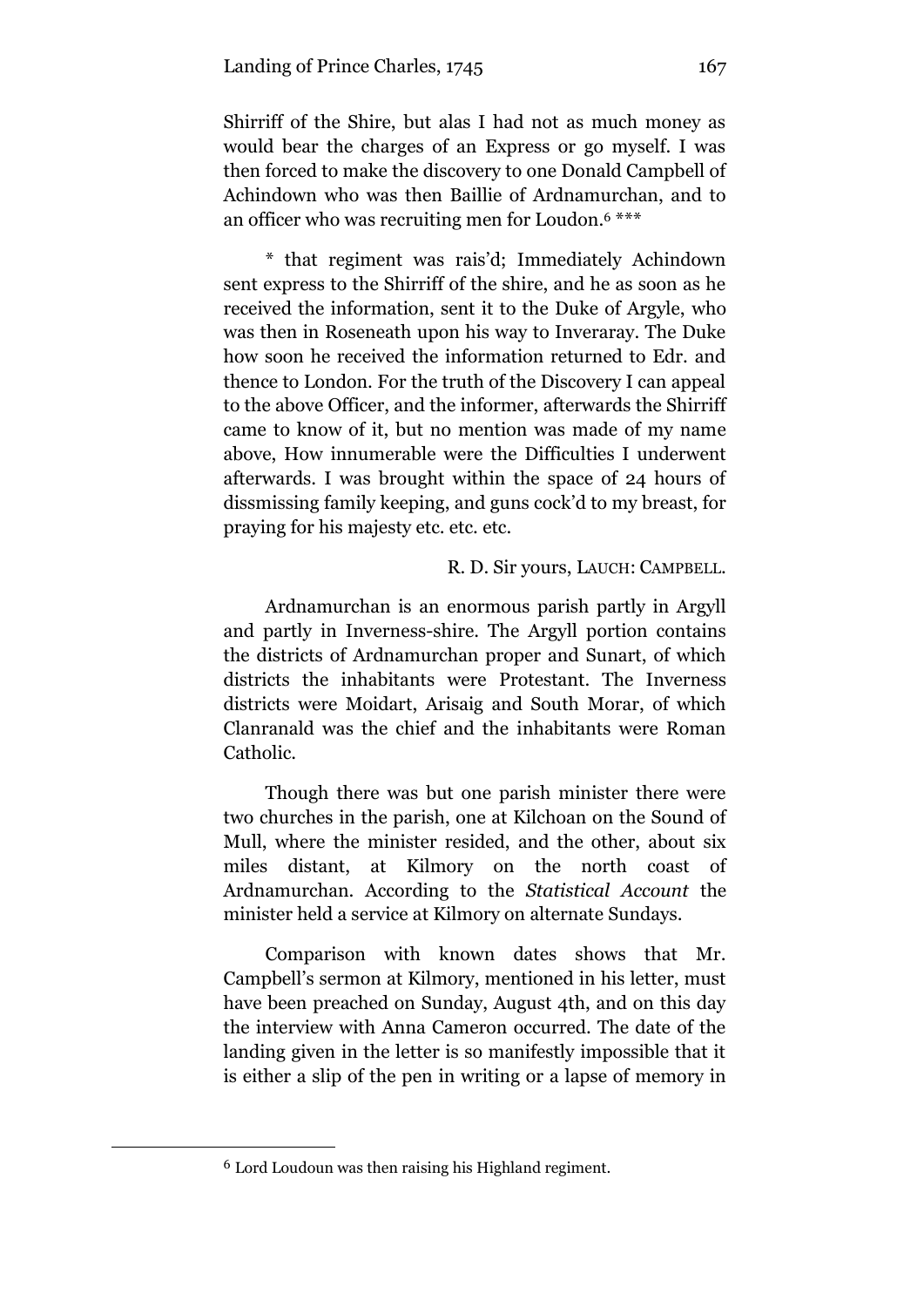recounting the occurrence five years later, or most likely the general confusion of the time.

That same night the minister communicated his news to the Duke of Argyll's bailie, Donald Campbell of Achindown, who undertook to have the message conveyed to the Duke at Rosneath. It will be noticed that the minister does not claim to have written a letter, he merely sent a message.

In September, 1746, a Board of General Officers was convened to examine into the conduct of Lt.-General Sir John Cope, from the breaking out of the Jacobite rising until the action of Preston pans. The Report of the evidence given to the Board by Cope tells that the first news of the landing of the Prince was in a letter forwarded by the Lord Justice Clerk then at Rosneath (the residence of the Duke), which he had received from the Sheriff Depute of Argyll: this letter enclosed one of intelligence from the Duke's steward or factor at Morven, The letters are printed in the Report of the Board and are here given in full. There can be no reasonable doubt that these letters conveyed the message of the minister of Ardnamurchan. That the message was full of inaccurate news does not neutralize the fact that it gave the earliest information of the Prince's actual landing.

COPY OF A LETTER from the Deputy Sheriff of Argyleshire, to the Lord Justice Clerk at Roseneath, inclosing the letter on the other side, transmitted by his Lordship to Sir John Cope, and afterwards in Sir John's to the Marquis of Tweeddale, of the 8th August, 1745.

MY LORD,

I this moment received the inclosed from Mr. Campbell of Aird, to which I have no observation to make, only that if any Men are landed, it is not improbable they may give out that General Keith is with them, as he is a Man of Character, and a Person that Party has for some time considered as their Hero and firm Friend, which may encourage People to join them. Arisaig is Clanronalds' Country upon the Continent, and bordering upon the Sea to the Northward of Moidart.

I am, My Lord, etc.,

INVERARY, 6th August, 6 at night.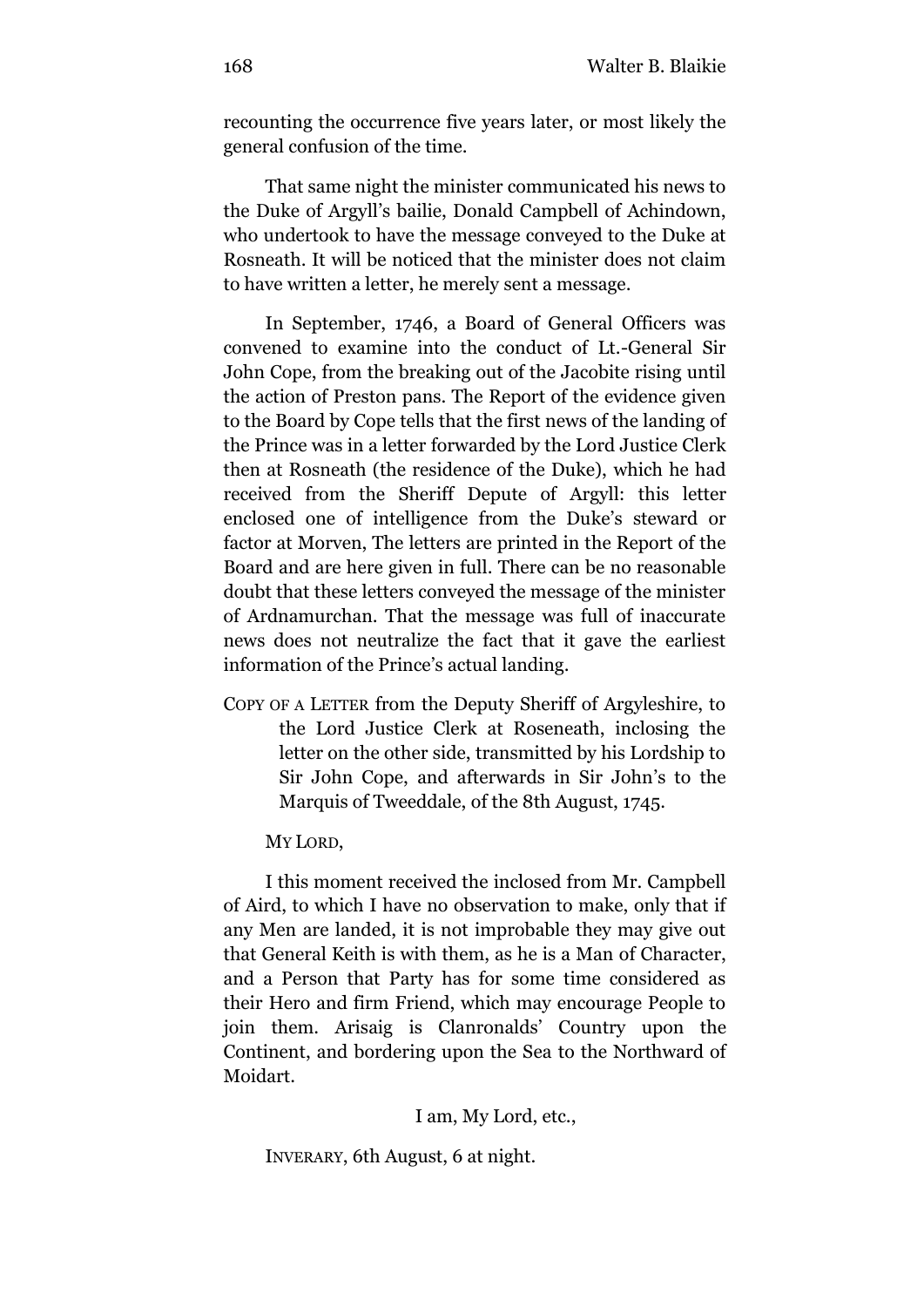COPY OF A LETTER from Mr. Campbell of Aird, Steward to the Duke of Argyle in Mull at Morven, to the Sheriff-Deputy of Argyleshire at Inverary, transmitted by him to the Lord Justice-Clerk, and by his Lordship to Sir John Cope and then to the Marquis of Tweeddale, in his of the 8th of August, 1745.

#### DEAR SIR,

This morning I had an Express with very extraordinary News, could it be depended on, viz. That a Vessel is landed in Arisaig with between two and three hundred Men, and two thousand Stand of Arms, among whom are the Pretender's eldest Son, General Keith, and old Lochiel; that there was another Vessel in Company, but was taken, and this narrowly escaped; that part of the Clan of M'Donald are already in Arms, and others making ready to join them.

Any Authority I have for this News is not to be relied on so as to give it Credit in the whole, but that some Vessel is come to those Parts with Strangers on board, is probable, tho' not of the Distinction my Informer calls them, yet I am sure he was told so. More certain Accounts I expect soon, which I will let you know, whatever shape it turns out.

Before this News, whatever Foundation there was for it, it is Fact that something uncommon was expected. I learn nothing as to the Chiefs, what takes air is from the middling Gentry—Order the Bearer to come this Length next Week, and let me know when to wait of His Grace.

Monday Morning, 5th August.

With the knowledge of the Prince's movements and of the letter telling of his arrival which was laid before Cope's Court of enquiry, the message can be traced from Ardnamurchan to Edinburgh.

Achindown must have received it from the minister on the evening of Sunday, August 4th, and have travelled with it all night himself, or sent an express, who would cross Loch Sunart into Morven and communicate his message to Donald Campbell of Airds, the Duke's factor there, probably residing at Lochaline—a distance of about twenty miles from the minister's house at Kilchoan. It reached the factor on Monday morning, August 5th, as he notes in the letter which he at once wrote to Campbell of Stonefield, who was the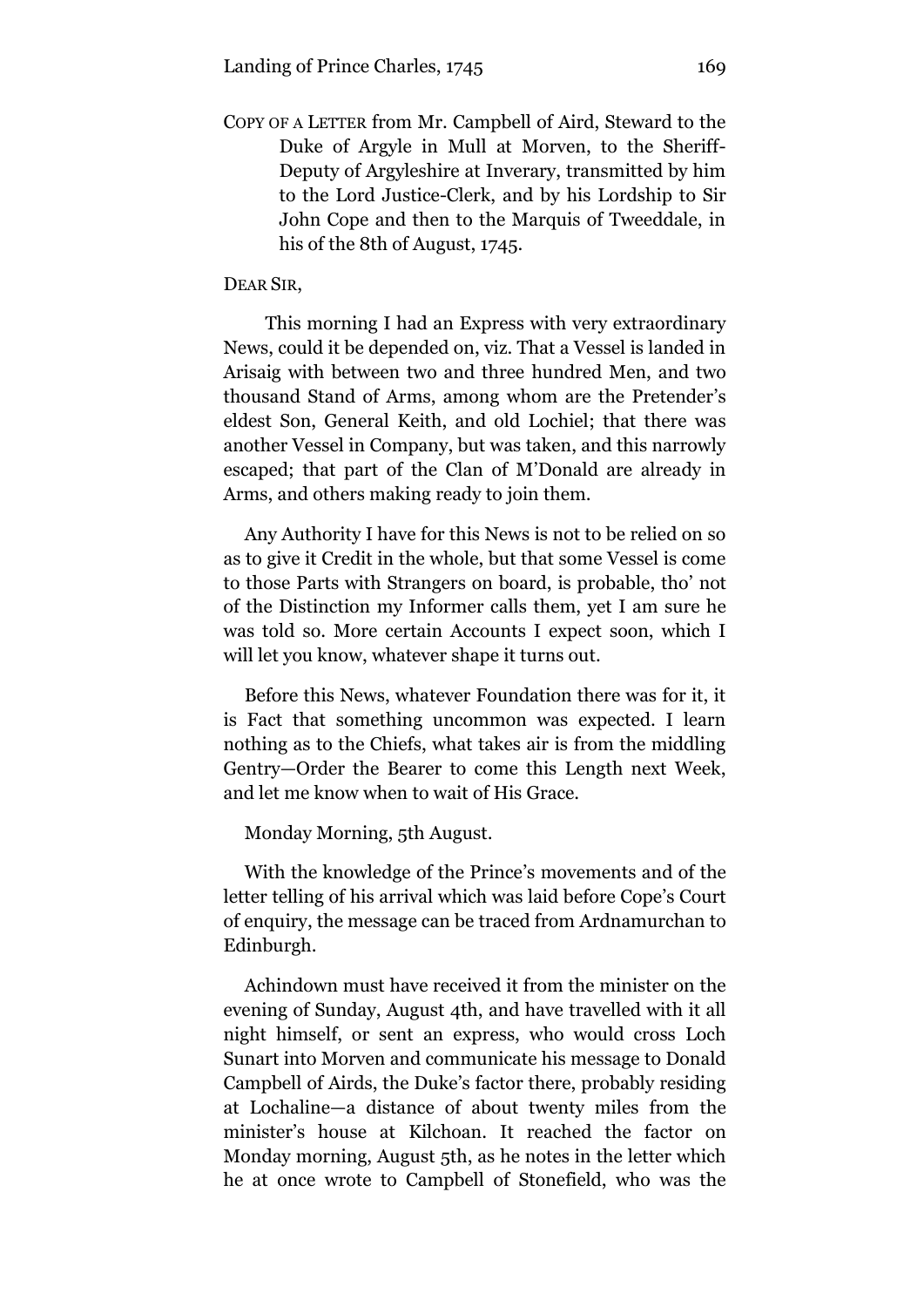Duke's Chamberlain at Inveraray as well as Sheriff Depute of Argyll. The messenger probably crossed the Firth of Lorne by boat from Lochaline to Dunstaffnage at the mouth of Loch Etive, and travelled thence by road up Loch Etive to Taynuilt and by Glen Nant to Taycreggan, crossed Loch Awe to Sonachan and down Glen Aray to Inveraray, where he arrived on Tuesday, August 6th, at 6 p.m. The distance is about eighteen miles by sea and twenty-eight by land, a journey which he did in about thirty-six hours.

At once the message was sent to the Lord Justice Clerk, who was then at Rosneath. Whether the Duke was there also is uncertain. The journals of the day record that when 'these commotions' began the Duke was in the West of Scotland. Also that he came to Edinburgh from Rosneath on August 16th, and left for London on the 21st. The letter sent from Inveraray on the 6th at six o'clock in the evening reached Cope at Edinburgh, via Rosneath, on the evening of the 8th.

On August 9th, the day after receiving the Ardnamurchan message, Cope writes to the Marquis of Tweeddale (Secretary of State for Scotland), 'this morning Lord President (Duncan Forbes) called upon me in his boots on his way northward, and acquainted me with a letter he had just received by express from a gentleman of consequence in the Highlands ... the letter bears that the pretended Prince of Wales came lately on the coast of Uist and Barra .... the informer at the date of the letter which is the 3rd instant did not know of the actual landing, etc.' The informer we know from the *Culloden Papers<sup>7</sup>* was the chief of Macleod. His letter, which is there printed in full, has this postscript: 'Young Clanranald has been here with us and has given us all possible assurances of his prudence.' From this it may be understood that Young Clanranald on his mission to Skye had not informed Macdonald and Macleod of the Prince's landing, but only of his appearance off the coast.

The first *military* information of the landing was received by Cope on August 13th in a letter from the officer commanding at Fortwilliam dated August 9th. This letter included a fantastic rumour that 10,000 men were expected.

<sup>7</sup> *Culloden Papers,* p. 203. The letter was not shown to Cope nor produced at his trial. It was, however, shown to Sir Alexander Macdonald before it was. despatched.